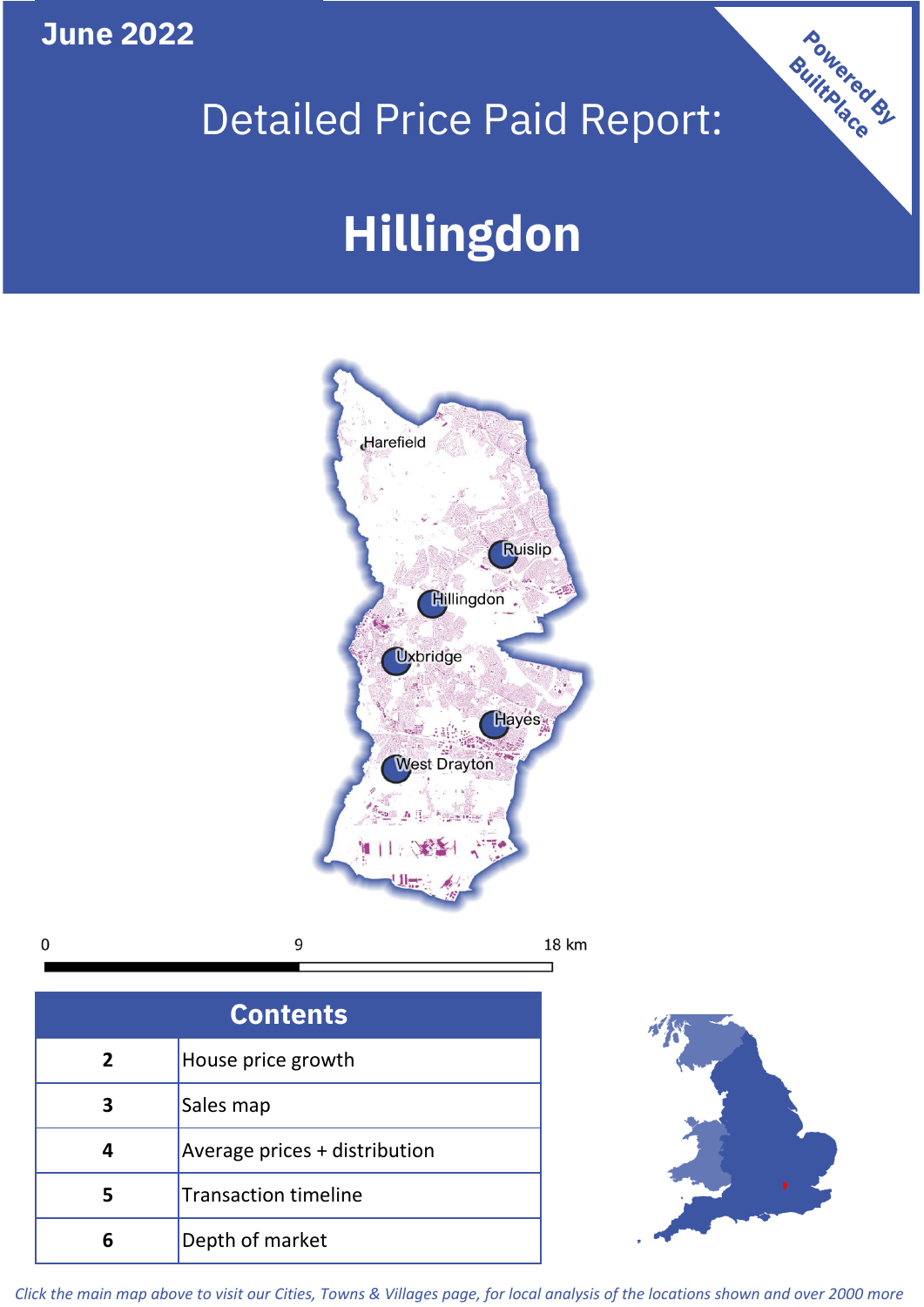#### **Headline Data**

|                     | <b>Current level</b> | 3 month  | <b>Annual</b> | 5 year  | 10 year |
|---------------------|----------------------|----------|---------------|---------|---------|
| <b>House prices</b> | £459,565             | 2.4%     | 6.3%          | 9.7%    | 78.1%   |
| <b>Transactions</b> | 3,322                | $-10.1%$ | 29.1%         | $-0.2%$ | $-3.0%$ |

# **House Price Growth (April 2022 data)**

#### *Annual Change in House Prices*



House prices in Hillingdon grew by 6.3% in the 12 months to April 2022 (based on 3-month smoothed data). By comparison national house prices grew by 10.7% and prices in London grew by 6.7% over the same period.

Hillingdon house prices are now 71.8% above their previous peak in 2007, compared to +76.7% for London and +52.9% across England.



#### *Year-To-Date Change in House Prices, December to April*

Local prices have grown by 2.8% in 2022 so far, compared to growth of 1.8% over the same period last year.

#### *Source: OS OpenData; UK House Price Index (Contains HM Land Registry data © Crown copyright)*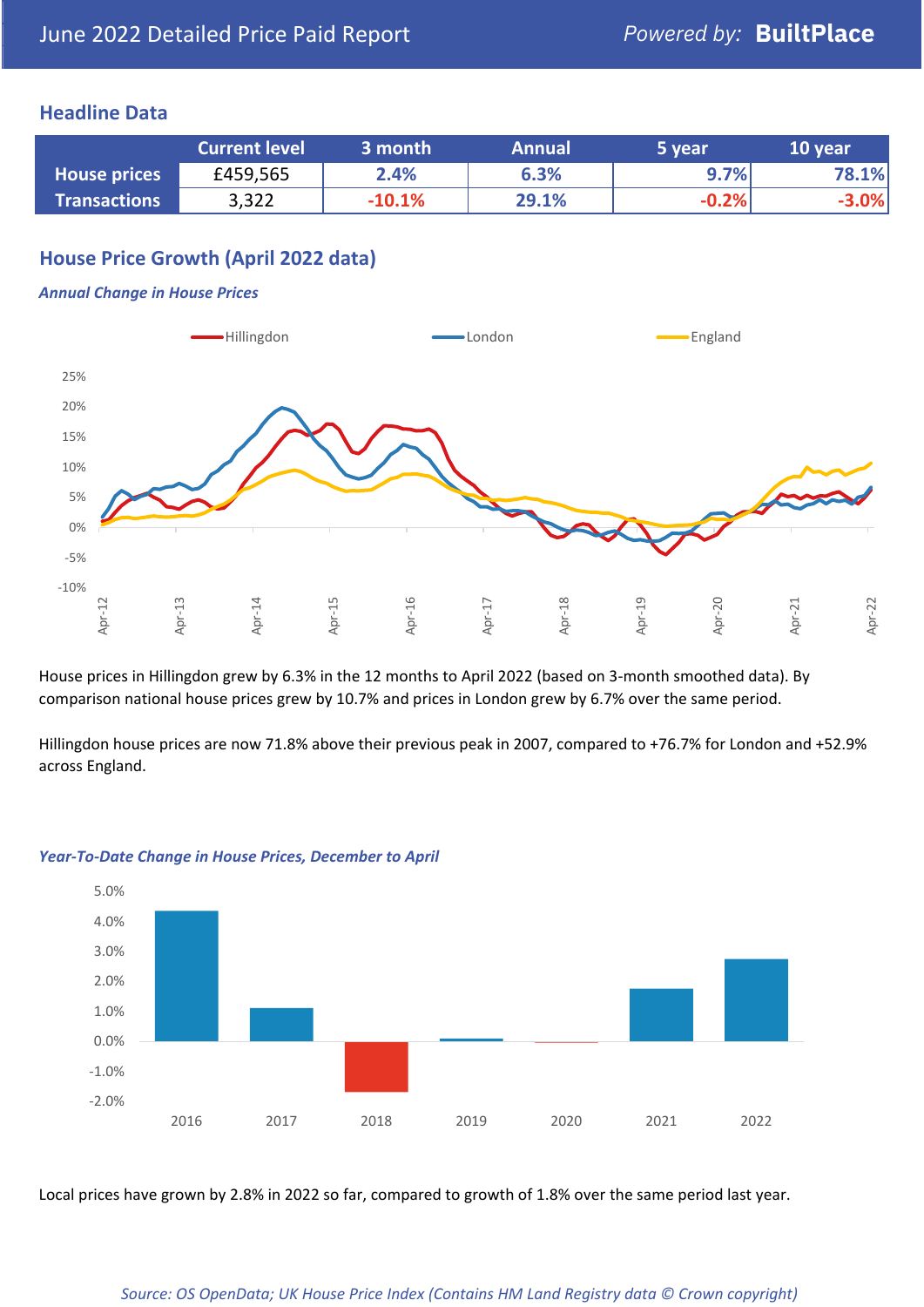# **House Price Map**

*12 months to April 2022*



*Each point is one postcode, coloured by the average value relative to all sales in this local authority (price bands are LA-specific quintiles).*

# **Map Key**

| Min      | <b>Max</b> |                            |
|----------|------------|----------------------------|
| Up to    | £306,000   | 1st quintile / lowest 20%  |
| £306,000 | £413,000   | 2nd quintile               |
| £413,000 | £488,000   | 3rd quintile               |
| £488,000 | £614,000   | 4th quintile               |
| £614,000 | and over   | 5th quintile / highest 20% |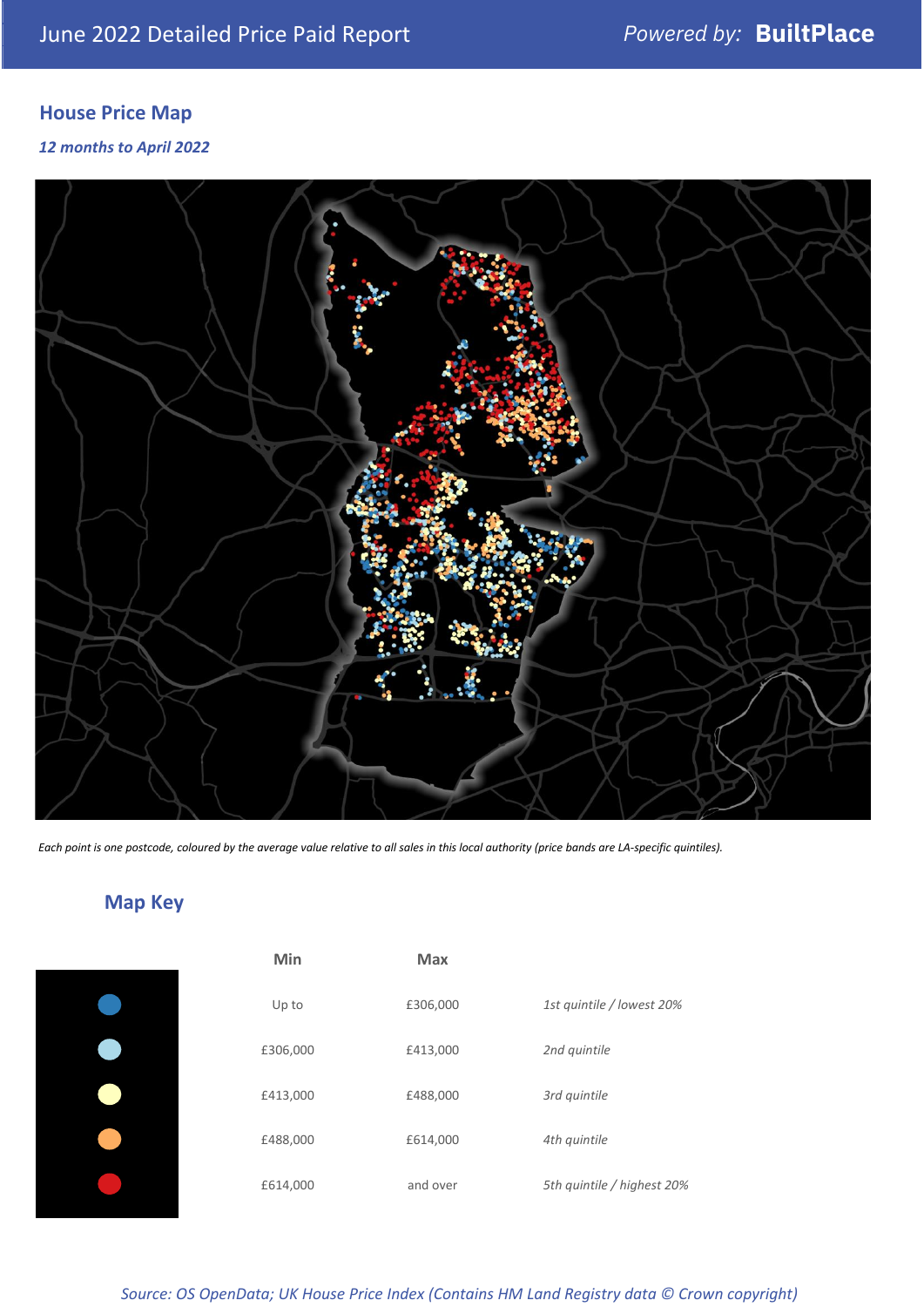# **Average House Price by Property Type**

#### *12 months to April 2022*



|                 | <b>New</b>           | <b>Second hand</b> |  |  |
|-----------------|----------------------|--------------------|--|--|
| <b>Flat</b>     | £333,782             | £344,669           |  |  |
| <b>Terraced</b> | No recorded<br>sales | £459,022           |  |  |
| Semi-detached   | No recorded<br>sales | £528,868           |  |  |
| <b>Detached</b> | No recorded<br>sales | £866,094           |  |  |

## **House Price Distribution by Year**

*All properties, by price band and calendar year (2020 = year to date)*

|                    | 1997 | 2002 | 2007 | 2012 | 2017 | 2019 | 2020 |
|--------------------|------|------|------|------|------|------|------|
| <b>Under £100k</b> | 71%  | 10%  | 1%   | 1%   | 0%   | 0%   | 0%   |
| £100-200k          | 25%  | 62%  | 25%  | 21%  | 4%   | 3%   | 2%   |
| E200-300k          | 3%   | 20%  | 50%  | 45%  | 14%  | 15%  | 10%  |
| £300-400k          | 1%   | 5%   | 14%  | 18%  | 29%  | 19%  | 18%  |
| £400-500k          | 0%   | 2%   | 5%   | 8%   | 26%  | 28%  | 28%  |
| <b>£500k-1m</b>    | 0%   | 1%   | 4%   | 6%   | 24%  | 33%  | 37%  |
| £1-2m              | 0%   | 0%   | 0%   | 1%   | 2%   | 2%   | 4%   |
| <b>Over £2m</b>    | 0%   | 0%   | 0%   | 0%   | 0%   | 0%   | 1%   |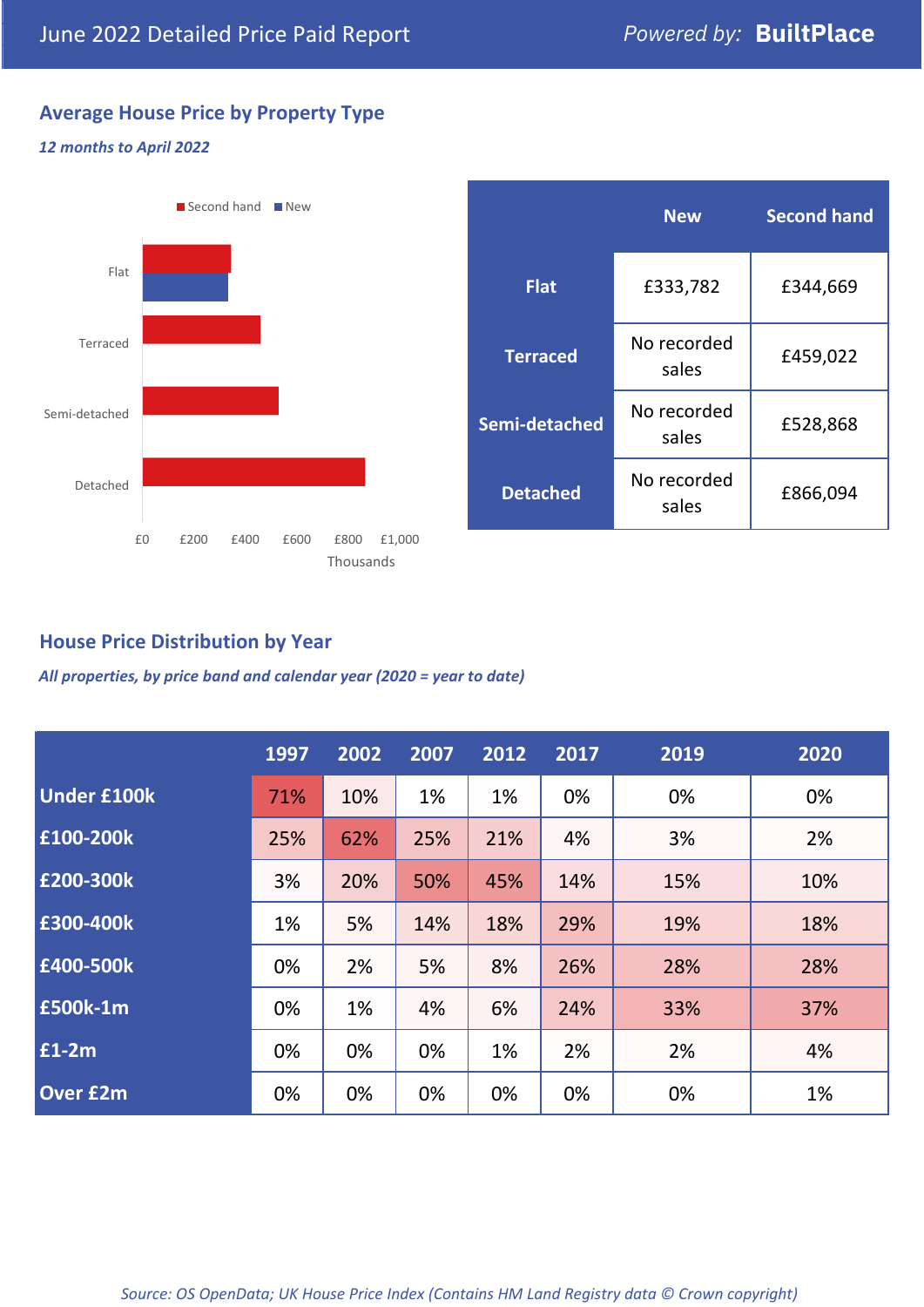# **Transactions (February 2022 data)**

*Annual Transactions, Indexed (2001-05 average = 100)*



There were 3,322 transactions in Hillingdon during the 12 months to February 2022. This is 63% of the average from 2001-05 and suggests activity is significantly below pre-downturn levels.

Transactions in Hillingdon have fallen by 13.3% since 2014, compared to changes of -21.3% for London and -7.7% for England.



#### *Cash and New Build Sales as % of Total, by Year*

*Note: The data on this page EXCLUDES transactions identified as transfers under a power of sale/repossessions, buy-to-lets (where they can be identified by a mortgage), and transfers to non-private individuals - i.e. it comprises only Land Registry 'A' data.*